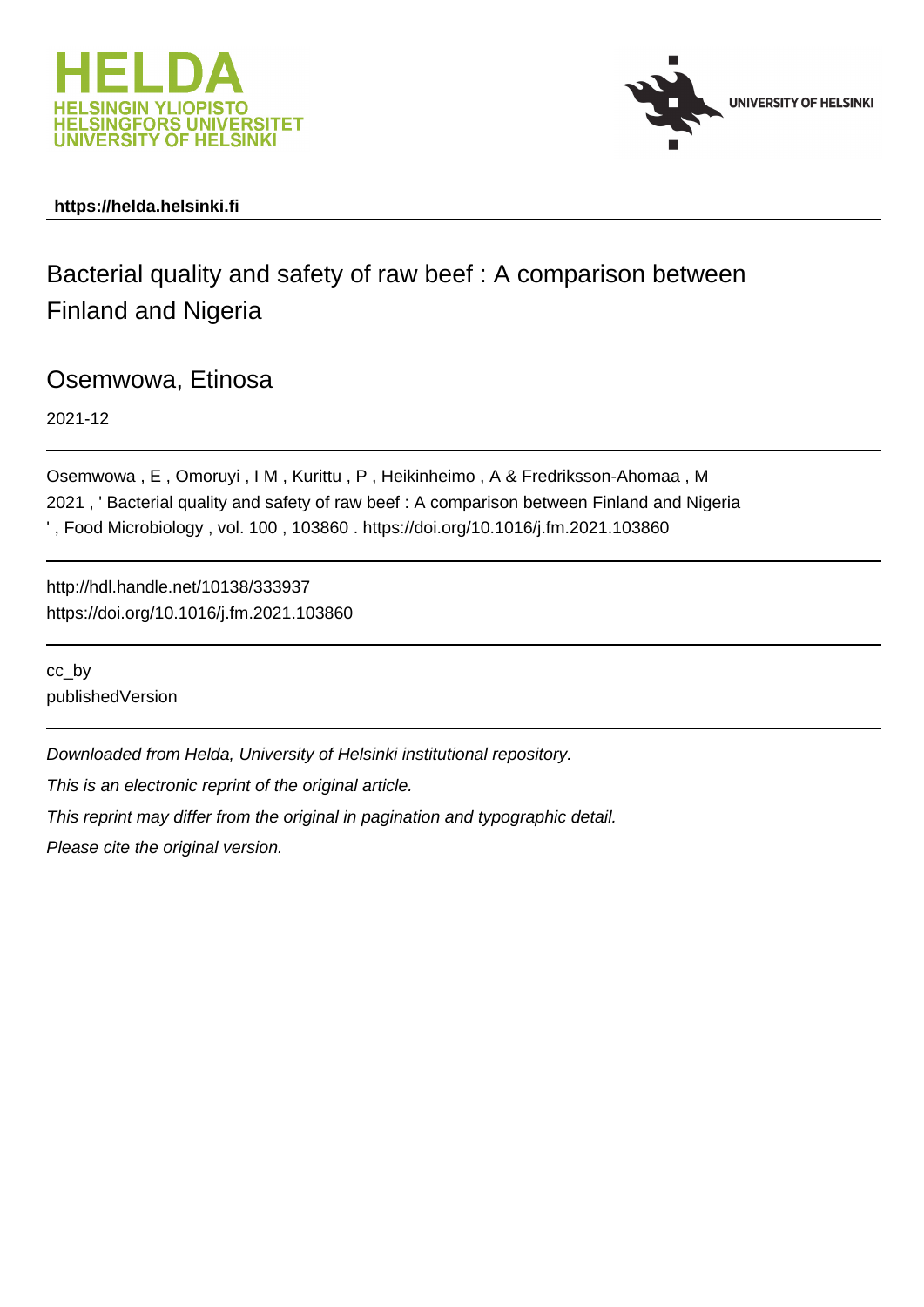Contents lists available at [ScienceDirect](www.sciencedirect.com/science/journal/07400020)



Food Microbiology



journal homepage: [www.elsevier.com/locate/fm](https://www.elsevier.com/locate/fm)

# Bacterial quality and safety of raw beef: A comparison between Finland and Nigeria

Etinosa Osemwowa <sup>a</sup>, Iyekhoetin Matthew Omoruyi <sup>b</sup>, Paula Kurittu <sup>a</sup>, Annamari Heikinheimo <sup>a</sup>, Maria Fredriksson-Ahomaa<sup>a,</sup>

<sup>a</sup> *Department of Food Hygiene and Environmental Health, Faculty of Veterinary Medicine, University of Helsinki, Finland* <sup>b</sup> *Department of Biological Sciences, Faculty of Basic and Applied Sciences, Benson, IDsa University, Benin City, Nigeria* 

#### ARTICLE INFO

*Keywords:*  Beef Bacterial contamination Mesophilic aerobic bacteria (MAB) Thermotolerant coliform bacteria (TCB) Foodborne pathogens Cephalosporin-resistant *Escherichia coli* (CREC) Detection

#### ABSTRACT

Beef can easily be contaminated with bacteria during the meat production chain. In this work, we studied the contamination levels of mesophilic aerobic bacteria (MAB) and thermotolerant coliform bacteria (TCB) on raw beef surfaces from small shops in Helsinki, Finland and meat markets in Benin City, Nigeria. We also investigated the prevalence of *Salmonella*, *Campylobacter*, *Yersinia*, Shiga toxin-producing *Escherichia coli* (STEC), *Listeria,* and cephalosporin-resistant *E. coli* (CREC). In total, one hundred unpacked raw beef samples from Finland and Nigeria were collected in 2019. The median MAB and TCB counts were significantly (P *<* 0.001) higher on beef from Nigeria than from Finland. The median MAB and TCB counts in Nigeria were 7.5 and 4.0  $log_{10}$  cfu/cm<sup>2</sup>, respectively, and 6.5 and 2.8  $log_{10}$  cfu/cm<sup>2</sup> in Finland, respectively. Most (94%) Nigerian samples were unacceptable according to limits set by the EU. Beef samples from meat markets in Benin City were significantly (P *<* 0.05) more frequently contaminated with *Salmonella*, STEC, and CREC than beef samples from small shops in Helsinki. *Salmonella*, STEC, and CREC were isolated from 30, 36, and 96% of Nigerian samples, respectively, and from *<*2, 12, and 2% of Finnish samples, respectively. Our study demonstrates a significant difference between the bacterial contaminations of raw beef in Nigeria and Finland, along with a possible misuse of cephalosporins in animal husbandry in Nigeria.

## **1. Introduction**

Meat, including beef, is an important source of high-quality nutrition, such as proteins and essential amino acids, valuable vitamins and trace elements for humans (Hocquette et al., 2018). Meat consumption is highest in high-income countries, including Finland, and lowest in low-income countries (Godfray et al., 2018). In Africa, the demand for meat is increasing and meat consumption may be a status symbol, especially in low-income countries (Zerabruk et al., 2019). However, improper handling and sanitation practices along the meat production chain may lead to high bacterial contamination of the meat and meat contact surface (Rani et al., 2017). The rich protein content and sufficient water activity enable the easy growth of bacteria in the meat, leading to spoilage. Spoiled meat is unpleasant and unsuitable for consumption, causing enormous economic loss (Azuamah et al., 2018). Meat production and consumption are also associated with potential food safety risks (Li et al., 2019).

Foodborne infections are common worldwide, exhibiting clear regional variations (Hoffmann et al., 2017). Foodborne infections related to meat are a global public health concern due to the high risk of bacterial contamination of meat by several types of pathogens (Tesson et al., 2020). Non-typhoidal *Salmonella enterica*, *Campylobacter,* and Shigatoxin-producing *Escherichia coli* (STEC) are common findings worldwide in livestock including cattle, which is an important reservoir of these pathogens and an important contamination source of raw beef (Li et al., 2019). *Campylobacter, Salmonella,* STEC, and enteropathogenic *Yersinia* are the most common bacterial pathogens causing foodborne diseases in Europe, and *Salmonella* and STEC are the most important public health hazards associated with contaminated raw beef (EFSA and ECDC, 2019). *Listeria monocytogenes* can be found in many foods in the EU, including meat. Listeriosis is a relatively rare disease, but it is one of the most severe foodborne diseases, with a high mortality rate especially among the elderly and immunosuppressive patients (Chlebicz and  $S$ liżewska). Beef is also a suspected exposure route for

\* Corresponding author. *E-mail address:* [maria.fredriksson-ahomaa@helsinki.fi](mailto:maria.fredriksson-ahomaa@helsinki.fi) (M. Fredriksson-Ahomaa).

<https://doi.org/10.1016/j.fm.2021.103860>

Available online 11 June 2021 Received 10 February 2021; Received in revised form 22 May 2021; Accepted 7 June 2021

0740-0020/© 2021 The Authors. Published by Elsevier Ltd. This is an open access article under the CC BY license [\(http://creativecommons.org/licenses/by/4.0/\)](http://creativecommons.org/licenses/by/4.0/).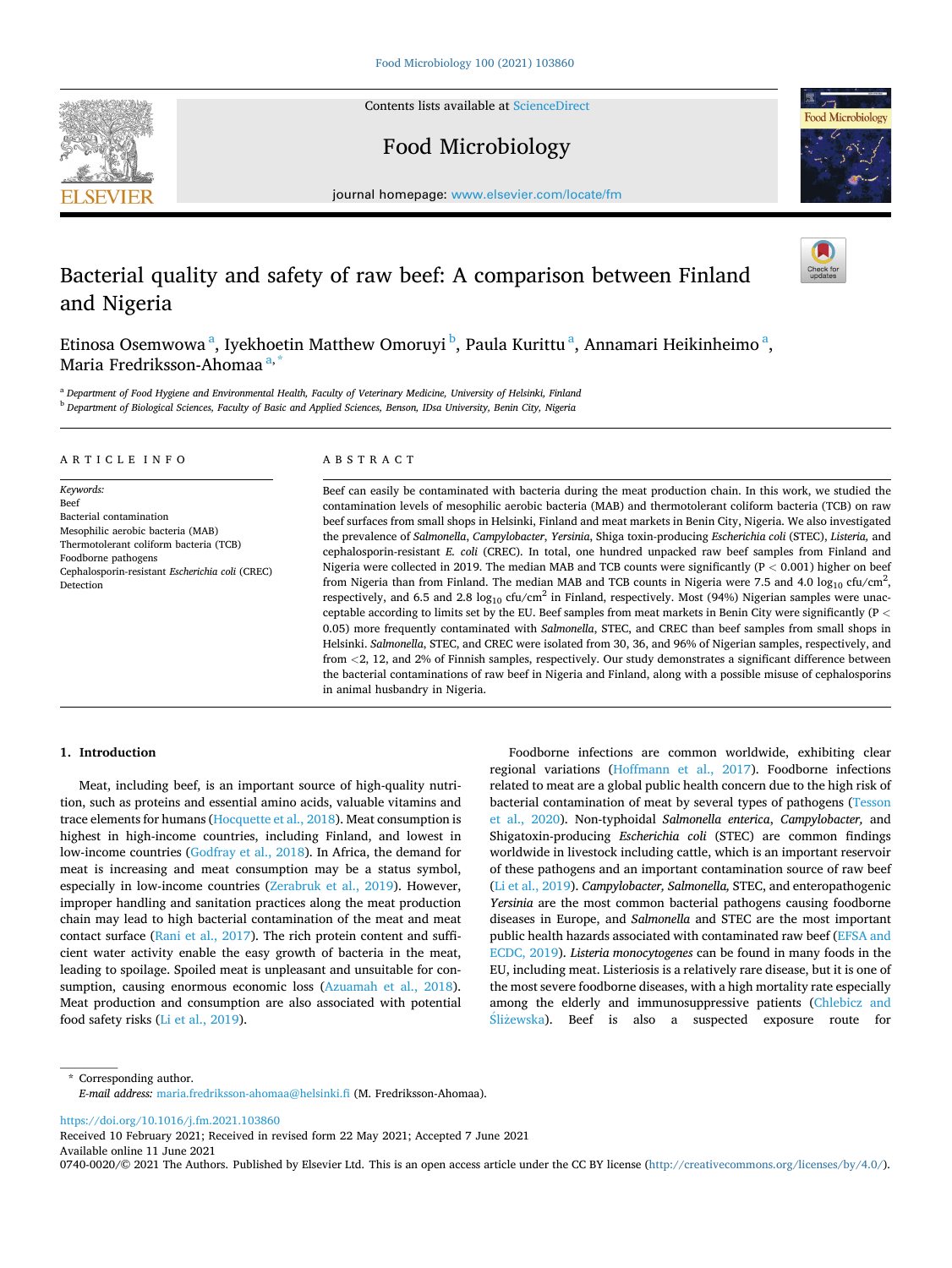antimicrobial-resistant bacteria entering humans (Zhang et al., 2020). Gram-negative bacteria in particular, which are resistant to critically important antimicrobials (e.g. 3rd generation cephalosporines and quinolones) used in human medicine, have become an increasing problem (World Health Organization, 2017).

Consumer demand for beef is increasing in Nigeria (Famubo et al., 2020). However, hygiene practices remain poor along the meat production chain, and one of our aims was therefore to study bacterial contamination on the surface of raw beef at the retail level in Nigeria. Furthermore, we wanted to compare the bacterial contamination levels and presence of foodborne pathogens on raw beef surfaces from open meat markets in Benin City, Nigeria with raw beef from small-scale shops in Helsinki, Finland. Small-scale meat shops, including halal meat shops, are rare in Finland and have not been studied before. We also wanted to investigate the prevalence of 3rd generation cephalosporin -resistant *E. coli* on beef in Nigeria and Finland, which are two countries with differing usage levels and control of antimicrobials.

## **2. Materials and methods**

#### *2.1. Sampling and sample preparation*

In total, 100 unpacked raw beef samples from Finland and Nigeria were studied in 2019 (Table 1). Meat cuts were bought from five (A-E) small-scale halal meat shops in Helsinki, Finland on eight days and from five open meat markets (F–I) located in Benin City, Nigeria on five different days. A sterile cotton bud was used to swab a 10 cm  $\times$  10 cm surface area of the meat cut. Meat samples included five meat types (Table 1). Only one cut of the same meat type was collected from same vendor per day. In total, 11 samples from the brisket, 9 from the round, and 10 each from the chuck, fore and hindshank were sampled in both countries.

## *2.2. Bacterial counts*

Each swab was mixed in 10 ml of buffered peptone water for 60 s (BPW, Labema, Kerava, Finland). The number of mesophilic aerobic bacteria (MAB) and thermotolerant coliform bacteria (TCB), also called presumptive *Escherichia coli*, were determined using Nordic guidelines: NMKL86 for MAB and NMKL125 for TCB (NMKL, 2005, 2013). Tenfold dilutions (10<sup>-1</sup>-10<sup>-8</sup>) were plated in duplicate on plate count agar (PCA, VWR, Germany) and violet red bile (VRB, Labema) agar plates for MAB and TCB, respectively. PCA plates were incubated at 30 °C for 24–48 h and TCB plates at 44 ◦C for 24 h.

## *2.3. Pathogen screening by PCR*

Presences of the *rrn* gene from *Campylobacter*, *ttr* from *Salmonella*, *ail*  from *Yersinia*, *stx* from *E. coli,* and *mpl* from *Listeria* were screened by PCR according to Sauvala et al. (2019). DNA was extracted from 100 μl of the overnight enrichment (ON for 18–20 h at 37 ◦C BPW) using Chelex™100 resin (BioRad, Hercules, California). PCR-positive samples were plated on selective agar plates (Labema) after ON: an XLD plate for *Salmonella*, CHROMagar™STEC for STEC, and CHROMagar™Listeria for *Listeria* (Labema). All plates were incubated at 37 ◦C for 24–48 h. *Salmonella* and STEC isolates were identified by PCR targeting *ttr* for *Salmonella* and *stx*1 and *stx*2 for STEC. Additionally, the isolates were identified with an API20E test (Biomérieux, Marcy-l'Etoile, France). Serotyping of L. *monocytogenes* was performed by commercial antisera (Denka Seiken, Japan).

## *2.4. Isolation of 3rd generation cephalosporin -resistant Escherichia coli (CREC)*

From the ON enrichment, 100 μl was plated on MacConkey agar (Labema) supplemented with 1 mg/l cefotaxime and incubated at 44 ◦C for 18–24 h. Typical colonies were plated on blood agar for a pure culture. Identification was performed by gram staining, an oxidase test, and an API20E test (Biomérieux). Antimicrobial susceptibility testing was conducted using the disc diffusion method for two 3rd generation cephalosporins: cefotaxime 5 μg (Oxoid, Basingstoke, UK) and ceftazidime 10 μg (Neo-Sensitabs, Rosco, Denmark). An isolate was resistant to 3rd generation cephalosporins if it showed zone sizes for cefotaxime (5 μg) below 21 mm and below 22 mm for ceftazidime (10 μg) according to EUCAST (Giske et al., 2018).

## *2.5. Antimicrobial susceptibility testing with a broth microdilution method*

Antimicrobial susceptibility was tested according to CLSI guidelines (Clinical Laboratory standards, 2018) using a broth microdilution method (VetMIC™, National Veterinary Institute SVA, Uppsala, Sweden). The panel of 15 antimicrobial agents included in the VetMIC GNmo (version 9) was used for all *Salmonella* isolates and for 6 CREC isolates including the only isolate found in Finland and 5 from different markets in Nigeria.

## *2.6. Statistical analyses*

SPSS®26 statistical software (IBM Corp., Armonk, NY, USA) was used for statistical analyses. MAB and TCB counts were log-transformed before analyses. Normality of continuous variables (MAB and TCB) was tested with the Shapiro-Wilk test. Non-parametric tests were used for

**Table 1** 

| Beef samples collected in Helsinki, Finland ( $N = 50$ ) and in Benin City, Nigeria ( $N = 50$ ) in 2019. |  |
|-----------------------------------------------------------------------------------------------------------|--|
|-----------------------------------------------------------------------------------------------------------|--|

| Country | Sampling location <sup>a</sup> | Number of samples <sup>b</sup> | Meat type |           |           |       |       |
|---------|--------------------------------|--------------------------------|-----------|-----------|-----------|-------|-------|
|         |                                |                                | Brisket   | Foreshank | Hindshank | Round | Chuck |
| Finland |                                | 16                             |           |           |           |       |       |
|         |                                |                                |           |           |           |       |       |
|         |                                |                                |           |           |           |       |       |
|         |                                |                                |           |           |           |       |       |
|         |                                |                                |           |           |           |       |       |
| Nigeria |                                |                                |           |           |           |       |       |
|         |                                | 10                             |           |           |           |       |       |
|         |                                | 10                             |           |           |           |       |       |
|         |                                | ۱0                             |           |           |           |       |       |
|         |                                |                                |           |           |           |       |       |

<sup>a</sup> Small-scale halal meat shops in Helsinki and open meat markets in Benin City.

<sup>b</sup> In Finland, 2–3 meat types from 1 to 3 shops per day over 8 days were collected and in Nigeria, 2–3 meat types from 2 markets over 5 days were collected.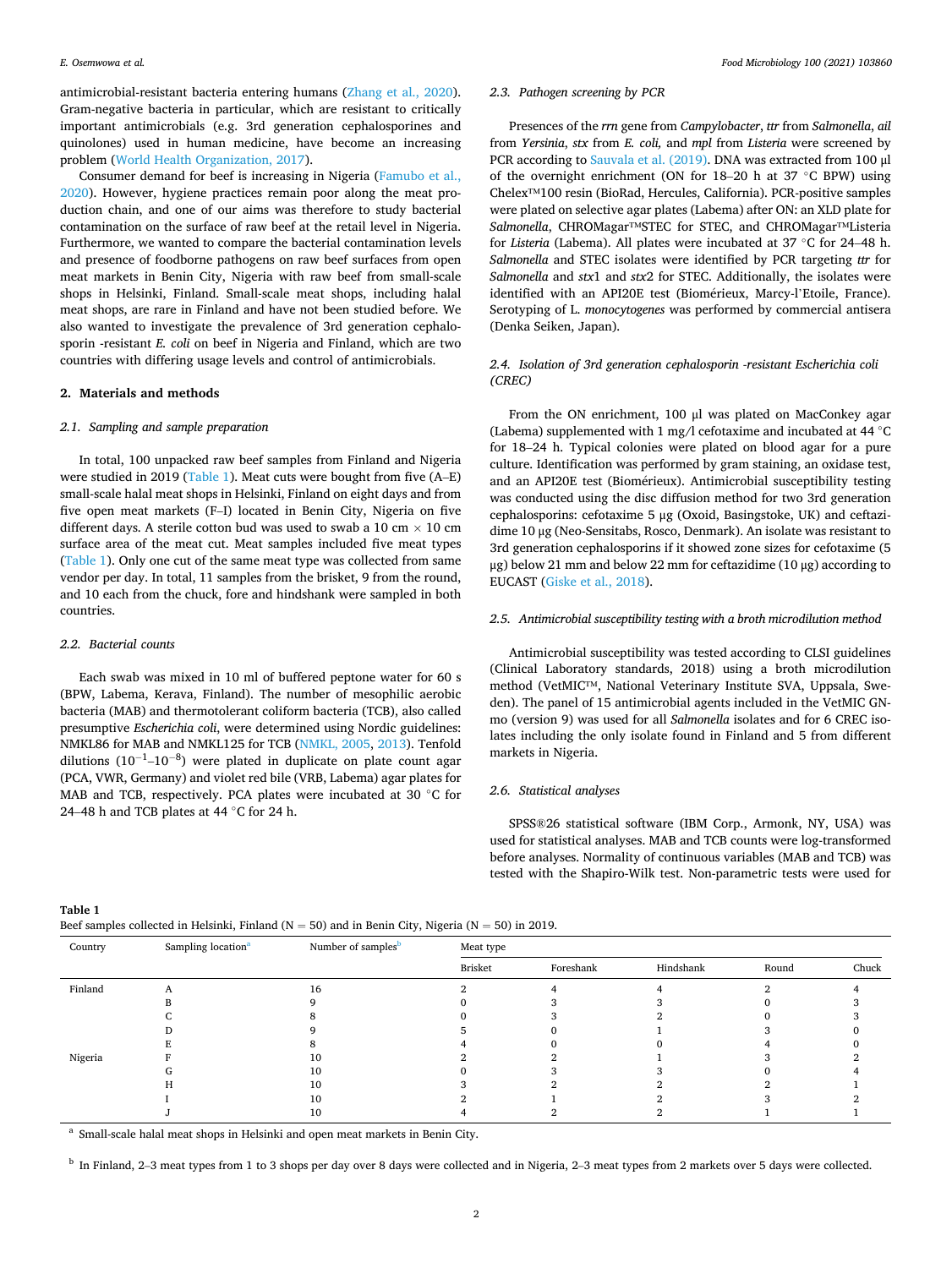both continuous (MAB and TCB) and categorical (country, pathogen) variables. Mann-Whitney *U* test and Kruskal-Wallis test were used for continuous variables and Fisher's exact test for categorical variables. P *<* 0.05 was statistically significant.

## **3. Results**

The median values of MAB on raw beef surfaces from Finland and Nigeria were 6.7 and 7.5  $log_{10}$  cfu/cm<sup>2</sup>, respectively, and the median TCB values were 2.8 and 4.0  $\log_{10}$  cfu/cm<sup>2</sup>, respectively (Table 2). The median values of both MAB and TCB were significantly higher on beef from Nigeria than from Finland (Mann-Whitney *U* test, P *<* 0.001).

Contamination levels between different meat sample types from Finland differed significantly when adjusted by Bonferroni correction (Kruskal-Wallis test, P *<* 0.01): the highest median MAB count of 6.9  $\log_{10}$  cfu/cm<sup>2</sup> was found on beef samples originating from the brisket and the lowest (5.7  $log_{10}$  cfu/cm<sup>2</sup>) were found on the hindshank meat. The highest median TCB counts (3.0 and 3.1  $log_{10}$  cfu/cm<sup>2</sup>) were observed on the brisket and round meats, respectively, and the lowest  $(2.6 \log_{10} ctu/cm^2)$  were found from the shank samples. No significant differences (P *>* 0.05) were obtained between the sample types from Nigeria. Significant differences (Kruskal-Wallis test, P *<* 0.02) were also observed between the shops in Finland but not between the markets in Nigeria. The median MAB and TCB counts were highest in samples from shops D and E. In these shops, almost all samples (16/17) were taken from the brisket and round meats (Table 1). We found some significant differences between the median MAB and TCB counts for different sampling days on beef surface samples from Finland. The highest median counts of MAB and TCB were observed on two out of eight sampling days. On these days, most samples (16/20) were collected from shops D and E.

Almost 50% of the raw beef samples from small-scale shops in Finland were unsatisfactory based on limits for MAB counts set by the EU for raw beef (Table 3). However, all samples were at least acceptable based on the TCB counts. Our limits for TCB were based on the limits for *E. coli set by the EU and multiplied by 10 (Table 3). Nearly all (94%) raw* beef samples from open meat markets in Nigeria were unsatisfactory based on the MAB counts and all were unsatisfactory based on the TCB counts (Table 3).

*Salmonella* (*ttr*) and STEC (*stx*) were frequently detected on the

**Table 3** 

Mesophilic aerobic bacteria (MAB) and thermotolerant coliform bacteria (TCB) counts found on beef in Finland and Nigeria.

| Bacteria   | Limits <sup>a</sup> | Log cfu <sub>10</sub> / | Judgement      | No. of carcasses    |                     |  |
|------------|---------------------|-------------------------|----------------|---------------------|---------------------|--|
|            |                     | $\text{cm}^2$           |                | Finland N<br>$= 50$ | Nigeria N<br>$= 50$ |  |
| <b>MAB</b> | m                   | < 5.7                   | Satisfactory   | 12 (24%)            | $\Omega$            |  |
|            |                     | $5.7 - 6.7$             | Acceptable     | 15 (30%)            | 3(6%)               |  |
|            | м                   | >6.7                    | Unsatisfactory | 23 (46%)            | 47 (94%)            |  |
| TCB        | m <sup>b</sup>      | < 2.7                   | Satisfactory   | 19 (38%)            | $\Omega$            |  |
|            |                     | $2.7 - 3.7$             | Acceptable     | 31 (62%)            | $\Omega$            |  |
|            | мb                  | >3.7                    | Unsatisfactory | $\Omega$            | 50 (100%)           |  |

<sup>a</sup> Limits for raw meat in Commission Regulation (EC) No 2073/2005.

<sup>b</sup> *Escherichia coli* limits were multiplied by 10.

surface of raw beef samples in Nigeria by PCR (Table 4). No *Salmonella*  was detected on beef samples in Finland. Both *Salmonella* (*ttr*) and STEC (*stx*) were significantly (Fisher's exact test, P *<* 0.001) more often detected on beef samples in Nigeria. *Campylobacter* (*rrn*) was detected on 2% of the samples and no *Yersinia* (*ail*) was detected in either country. *Listeria* (*mpl*) was detected more often on raw beef in Finland than in Nigeria; however, the difference was not significant (P *>* 0.05).

*Salmonella* spp. was isolated from 15 of 21 PCR-positive raw beef samples from meat markets in Nigeria but not from any shops in Finland where it was not detected by PCR (Table 5). STEC was isolated from 18 of 50 PCR-positive beef samples from Nigerian meat markets. Most (17/ 18) of the culture-positive samples were contaminated with *stx*2-positive STEC. STEC was isolated from six of 9 PCR-positive beef samples in Finland, four of which were *stx*1-positive and two were *stx*2-positive STEC. Most (96%) beef samples from Nigerian meat markets were contaminated with CREC, while only one (2%) sample in Finland was contaminated. *L. monocytogenes* was isolated from only one raw beef sample, which originated from a meat shop in Finland. It belonged to serotype 1/2a. No *Campylobacter* was isolated from any beef samples.

*Salmonella* isolates from 15 Nigerian beef samples were sensitive to most (14/15) of the tested antimicrobials (Table 6). Only resistance to ciprofloxacin was observed. Additionally, we also tested six CREC isolates (one from Finland and 5 from Nigeria) with the VetMIC™ test. All

#### **Table 2**

Median values (log<sub>10</sub> cfu/cm<sup>2</sup>) of mesophilic aerobic bacteria (MAB) and thermotolerant coliform bacteria (TCB) found on the surface of raw beef in Finland and Nigeria in 2019.

| Country     | Sampling       | Number of samples | MAB    |             | TCB    |             |
|-------------|----------------|-------------------|--------|-------------|--------|-------------|
|             |                |                   | Median | Min-Max     | Median | Min-Max     |
| Finland     |                | 50                | 6.7    | $4.3 - 8.0$ | 2.8    | $1.8 - 3.4$ |
| Meat type   | <b>Brisket</b> | 11                | 6.9    | $6.4 - 8.0$ | 3.0    | $2.0 - 3.4$ |
|             | Chuck          | 10                | 6.5    | $4.5 - 7.4$ | 2.7    | $1.8 - 3.1$ |
|             | Froreshank     | 10                | 6.3    | $4.8 - 6.9$ | 2.6    | $2.5 - 3.0$ |
|             | Hindshank      | 10                | 5.7    | $4.3 - 6.9$ | 2.6    | $1.8 - 3.0$ |
|             | Round          | 9                 | 6.7    | $6.5 - 7.8$ | 3.1    | $2.7 - 3.2$ |
| Shop        | A              | 16                | 6.3    | $4.3 - 7.8$ | 2.7    | $2.2 - 3.1$ |
|             | B              | 9                 | 6.4    | $4.8 - 7.4$ | 2.7    | $2.5 - 3.0$ |
|             | C              | 8                 | 6.4    | $5.3 - 7.0$ | 2.6    | $1.8 - 3.0$ |
|             | D              | 9                 | 6.9    | $6.5 - 8.0$ | 3.0    | $2.7 - 3.2$ |
|             | E              | 8                 | 6.9    | $6.5 - 7.4$ | 3.0    | $2.0 - 3.4$ |
| Nigeria     |                | 50                | 7.5    | $6.6 - 9.4$ | 4.0    | $3.8 - 4.2$ |
| Meat type   | Brisket        | 11                | 7.5    | $6.6 - 8.2$ | 4.0    | $3.8 - 4.2$ |
|             | Chuck          | 10                | 7.8    | $7.2 - 9.4$ | 4.0    | $3.9 - 4.2$ |
|             | Foreshank      | 10                | 7.8    | $7.1 - 8.2$ | 3.9    | $3.8 - 4.1$ |
|             | Hindshank      | 10                | 7.6    | $7.1 - 8.9$ | 3.9    | $3.8 - 4.2$ |
|             | Round          | 9                 | 7.5    | $6.6 - 8.7$ | 4.1    | $3.9 - 4.2$ |
| Meat market | F              | 10                | 7.1    | $6.6 - 8.0$ | 4.0    | $3.8 - 4.2$ |
|             | G              | 10                | 7.9    | $7.1 - 8.1$ | 4.0    | $3.8 - 4.2$ |
|             | Н              | 10                | 7.4    | $7.1 - 8.7$ | 4.0    | $3.8 - 4.1$ |
|             |                | 10                | 7.5    | $7.3 - 7.8$ | 4.0    | $3.9 - 4.1$ |
|             |                | 10                | 7.8    | $6.8 - 9.4$ | 4.0    | $3.8 - 4.2$ |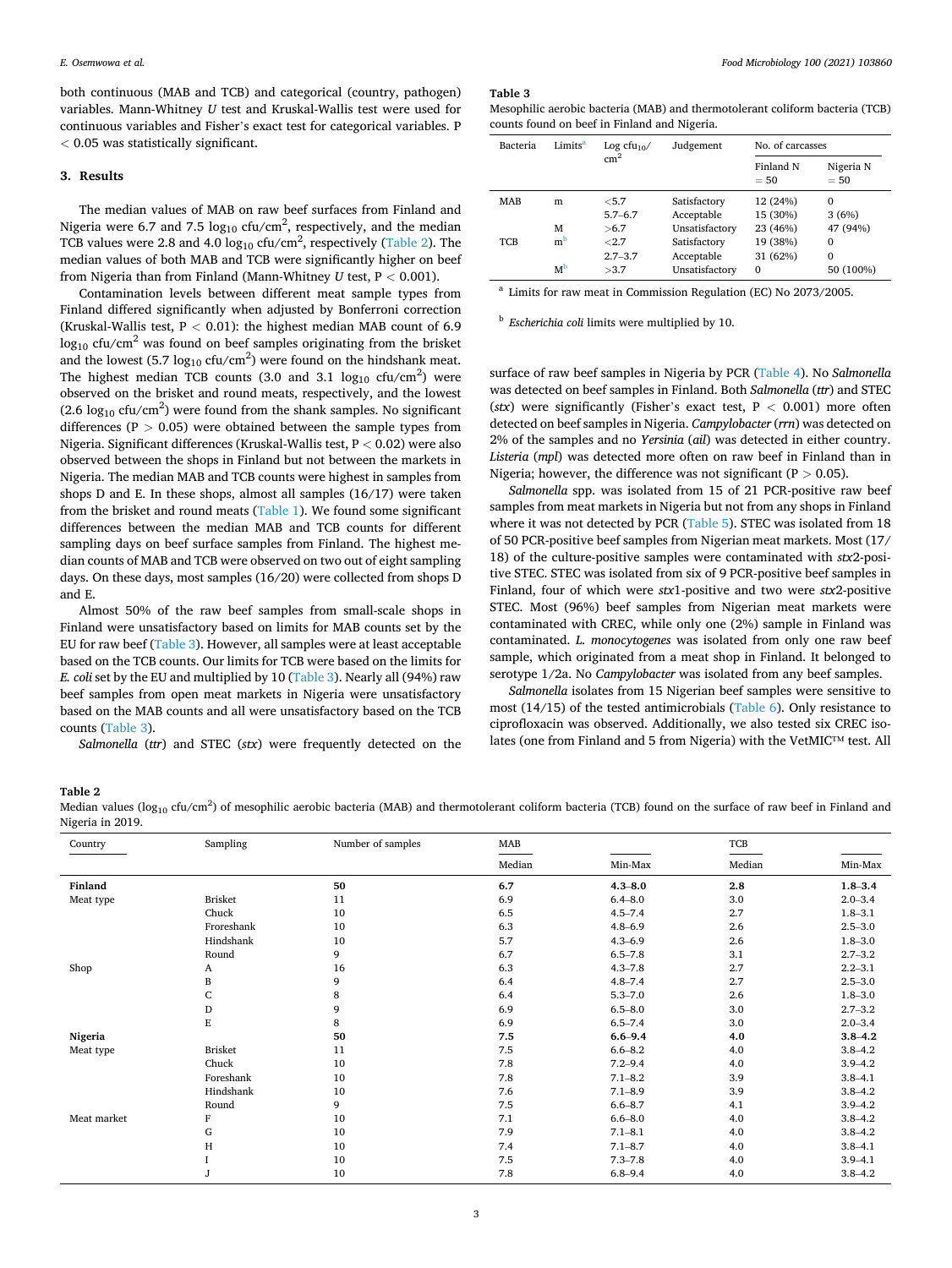#### **Table 4**

|  |  |  | Prevalence of foodborne pathogens on raw beef surfaces in Finland and Nigeria by PCR. |  |
|--|--|--|---------------------------------------------------------------------------------------|--|
|--|--|--|---------------------------------------------------------------------------------------|--|

| Pathogen      | Target gene |           | Finland ( $N = 50$ ) |              | Nigeria ( $N = 50$ ) |               |               |
|---------------|-------------|-----------|----------------------|--------------|----------------------|---------------|---------------|
|               |             | Positives | $\frac{0}{0}$        | $95\%CIa$    | Positives            | $\frac{0}{0}$ | 95%           |
| Campylobacter | rrn         |           | 2.0                  | $0.1 - 10.6$ |                      | 2.0           | $0.1 - 10.6$  |
| Salmonella    | ttr         |           | $<$ 2.0              | $0.0 - 7.1$  | $21^{\circ}$         | 42.0          | $28.2 - 56.8$ |
| Yersinia      | ail         |           | $<$ 2.0              | $0.0 - 7.1$  | 0                    | < 2.0         | $0.0 - 7.1$   |
| <b>STEC</b>   | $stx1+stx2$ | οÞ        | 18.0                 | $8.6 - 31.4$ | 50 <sup>c</sup>      | 100.0         | 92.9-100.0    |
| Listeria      | mpl         | 16        | 32.0                 | 19.5-46.7    | Ω                    | 18.0          | $8.6 - 31.4$  |

<sup>a</sup> Clopper-Pearson exact test.

 $<sup>b</sup>$  And  $<sup>c</sup>$  differ significantly from each other at the 0.05 level using Fisher's exact test with Bonferroni correction.</sup></sup>

#### **Table 5**

Isolation rates of *Salmonella*, *Listeria monocytogenes, stx*-positive *Escherichia coli*  (STEC), and 3rd generation cephalosporin -resistant *Escherichia coli* (CREC) on raw beef meat.

| <b>Bacterium</b>       | Number of positive samples |                      |  |  |
|------------------------|----------------------------|----------------------|--|--|
|                        | Finland $(N = 50)$         | Nigeria ( $N = 50$ ) |  |  |
| Salmonella             | $0 (< 2\%)$                | 15 (30%)             |  |  |
| Listeria monocytogenes | 1(2%)                      | $0 (< 2\%)$          |  |  |
| STEC.                  | 6(12%)                     | 18 (36%)             |  |  |
| CREC.                  | 1(2%)                      | 48 (96%)             |  |  |

isolates were resistant to β-lactams and quinolones (Table 6). Multiresistance was observed in five out of six isolates.

## **4. Discussion**

We assessed the bacterial quality of raw beef at the retail level in Finland and Nigeria with MAB and TCB counts. We were able to demonstrate that the bacterial load on the raw beef surfaces from meat markets in Benin City were significantly higher compared with the raw beef from small-scale shops in Helsinki. However, the bacterial load of the Nigerian beef was slightly lower compared with the bacterial load of raw beef recently reported in Ethiopia (Teshome et al., 2020). Only 38% of the Nigerian samples could be judged as satisfactory according to EU limits for MAB (Commission regulation (EC) 2073/2005). For the TCB counts, we used the EU limits for *E. coli* multiplied by 10. Using these limits, all the beef sampled in Nigeria were unsatisfactory. No Nigerian microbial limits for raw meat are available. The high bacterial load of beef meat is most probably due to poor hygiene and sanitation during slaughtering, transportation, and handling at the retail level (Teshome et al., 2020). Also, storage at abusive temperatures allows bacterial growth. The very high TCB counts in Nigeria indicate high contamination during the meat production chain combined with improper storage temperatures.

Almost 50% of the raw beef samples from small-scale shops in Finland were unsatisfactory according to the MAB counts, which indicates low microbial quality and inappropriate shelf lives of these products. The beef samples were collected from small shops where meat was sold unpackaged. Poor hygiene during handling may be one reason for the relatively high bacterial loads. However, no beef samples were unsatisfactory according to the TCB counts, showing relatively low *E. coli* contamination in Finland.

The beef samples included five meat types (brisket, chuck, fore/hind shanks, and round meat) collected from five meat markets in Nigeria, and no significant differences in bacterial counts were observed between the sample types and sampling locations. A significantly higher microbial load was observed in Finland on the surface of the brisket and round meats, and on the samples from shops D and E. Interestingly, nearly all samples collected from shops D and E were brisket and round meats. Whether the meat type was the reason for the higher bacterial loads in shops D and E or whether the hygiene practices were improper in these shops remains unclear. The bacterial counts were highest on two sampling days, and most of the samples on these days were from shops D and E, which further indicates that these shops had hygiene problems. No significant differences were observed between the sampling days in Nigeria.

Very high prevalence of *Salmonella* (42%) and STEC (100%) were

#### **Table 6**

Antimicrobial susceptibility among *Salmonella* and 3rd generation cephalosporin-resistant *Escherichia coli* (CREC) isolates using the VetMIC™ test.

| Antimicrobial Agent           | Antimicrobial classes           | Salmonella ( $N = 15$ )  |                      | CREC $(N = 6^b)$ |                      |
|-------------------------------|---------------------------------|--------------------------|----------------------|------------------|----------------------|
|                               |                                 | MIC <sup>a</sup> (mg/ml) | Susceptible isolates | MIC (mg/ml)      | Susceptible isolates |
| Ampicillin                    | <b>B-Lactam</b>                 | 8                        | 15                   | 8                |                      |
| Cefotaxime                    | <b>B-Lactam</b>                 | 0.5                      | 15                   | 0.25             |                      |
| Ceftazidime                   | <b>B-Lactam</b>                 |                          | 15                   | 0.5              |                      |
| Streptomycin                  | Aminoglycoside                  | 16                       | 15                   | 16               |                      |
| Gentamycin                    | Aminoglycoside                  |                          | 15                   |                  |                      |
| Chloramphenicol               | Chloramphenicol                 | 16                       | 15                   | 16               |                      |
| Florfenicol                   | Chloramphenicol                 | 16                       | 15                   | 16               |                      |
| Ciprofloxacin                 | Quinolone                       | 0.06                     |                      | 0.06             |                      |
| Enrofloxacin                  | <b>Ouinolone</b>                | 0.25                     | 15                   | 0.125            |                      |
| Nalidixic acid                | <b>Ouinolone</b>                |                          | 15                   | 8                |                      |
| Tetracycline                  | Tetracycline                    | 8                        | 15                   | 8                |                      |
| Sulfamethoxazol               | Sulphonamide                    | 256                      | 15                   | 64               |                      |
| Trimethoprim                  | Diaminopyrimidine nhibitor (DI) | 2                        | 15                   |                  |                      |
| Trimethoprim/Sulfamethoxazole | DI/Sulphonamide                 | 0.5                      | 15                   | 0.25             |                      |
| Colistin                      | Polymyxin                       | $\overline{2}$           | 15                   | $\overline{2}$   | h                    |
|                               |                                 |                          |                      |                  |                      |

<sup>a</sup> Minimum inhibitory concentration using epidemiological cut-off values (ECOFF) according to EUCAST 2021 (<https://mic.eucast.org/search/>).

<sup>b</sup> CREC isolates including five from Nigeria and the only one found in Finland.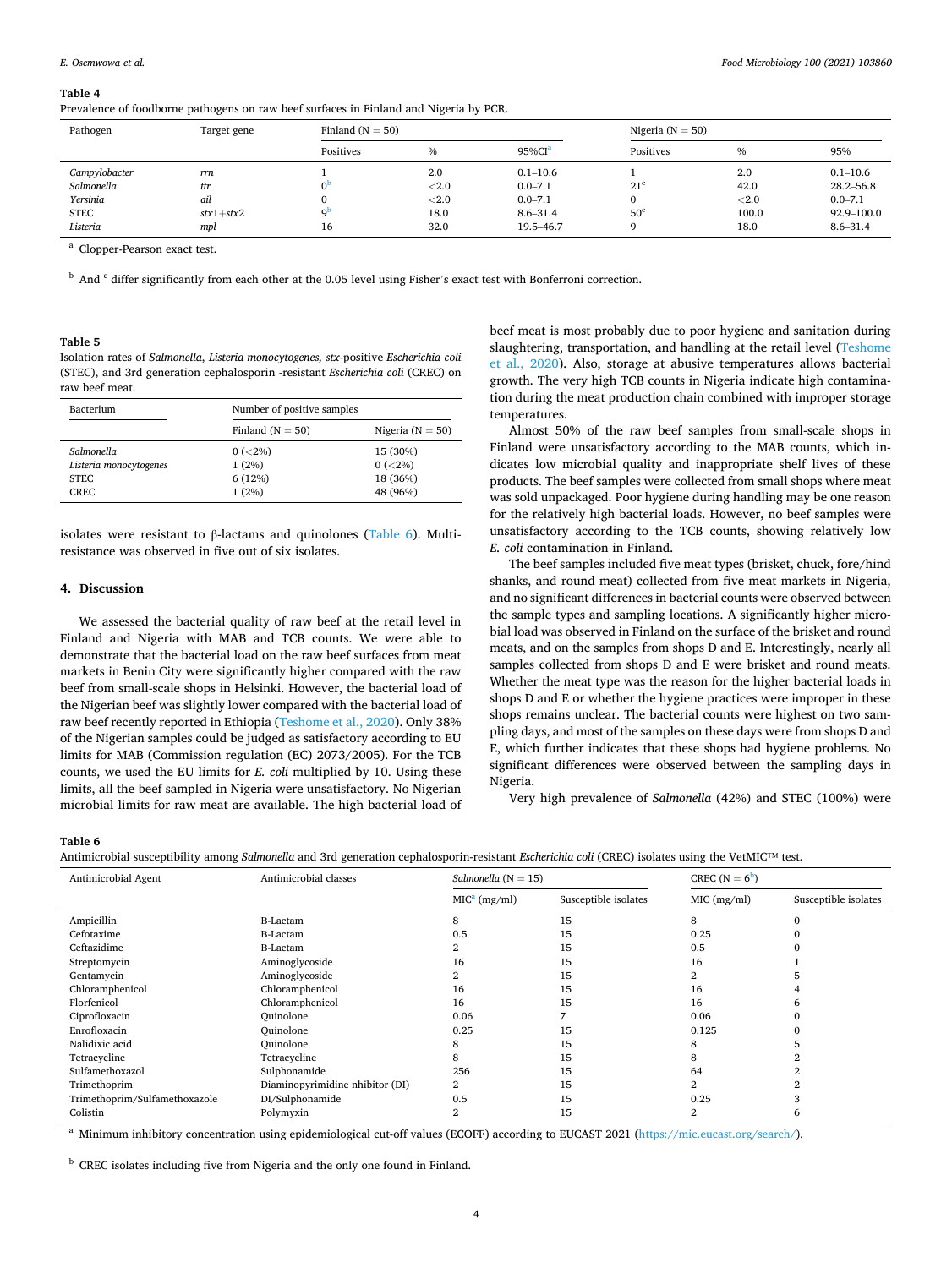found on the Nigerian raw beef samples by PCR screening. The isolation rates of *Salmonella* (30%) and STEC (36%) were also high, which suggests high contamination levels of these pathogens in the Nigerian samples. *Salmonella* prevalence on Nigerian beef surfaces in our study was higher compared to studies reported in a recent review from Africa (Thomas, K. M. et al., 2020). However, a similar isolation rate (30%) of STEC in beef products in Benin City, Nigeria has been reported before (Omoruyi et al., 2018). No *Salmonella* was detected in Finland, and the STEC prevalence was also significantly lower than in Nigeria. One explanation for the lack of *Salmonella* detected in Finland is most probably the very low (*<*1%) *Salmonella* prevalence in beef due to the highly effective Finnish *Salmonella* Control Program (Maijala et al., 2005). The significantly lower TCB counts on Finnish beef surface samples compared with Nigerian samples most likely also reflects the significantly lower STEC counts detected on Finnish samples. A recent review on the quantitative risk assessment of beef meat reported that carrier animals at the farm, dehiding, and chilling at the slaughterhouse, along with storage temperatures at the retail level were the most important risk factors for *Salmonella* and STEC contamination in beef meat (Tesson et al., 2020).

No enteropathogenic *Yersinia* were detected on any beef meat surface samples. Pathogenic *Y. enterocolitica* and *Y. pseudotuberculosis* have rarely been detected in cattle and beef, which may explain the negative results for beef in our study (Fredriksson-Ahomaa et al., 2018). However, enteropathogenic *Yersinia* have sporadically been found in pigs and sheep in Nigeria in an earlier study (Okwori et al., 2009). *Campylobacter* was detected very rarely (2%) in both countries by PCR. Beef surface, especially when dry, does not foster the growth or even the survival of *Campylobacter* (Murphy et al., 2006). The risk of foodborne transmission of *Campylobacter* through beef has recently been shown to be low (Inglis et al., 2020). *Listeria* prevalence was higher on beef surfaces in Finland (32%) compared with Nigeria (18%) by PCR. One reason can be that the samples in Finland were refrigerated but not in Nigeria. *L. monocytogenes* was isolated from only one sample in Finland. It belonged to serotype 1/2a, which is one of the most common serotypes associated with human listeriosis (Chlebicz and Sliżewska). *L. monocytogenes* may cause public health problems, especially if the contaminated beef is stored at refrigerator temperatures for a prolonged time, which favors the growth of psychotropic bacteria, such as *Listeria*. A listeriosis outbreak was recently reported in South Africa, which was linked to contaminated ready-to-eat processed meat containing beef (Thomas, J. et al., 2020).

The prevalence of 3rd generation cephalosporin-resistant *E. coli* on the beef meat surfaces was very high in Nigeria. CREC was isolated from almost all (96%) Nigerian meat samples but from only one Finnish sample. One reason for the high prevalence of CREC was probably the very high TCB counts on the meat surfaces, indicating fecal contamination of the meat samples in Nigeria. Another reason may be common overuse and misuse of antimicrobials in husbandry in Africa, which may lead to increased numbers of antimicrobial-resistant bacteria (Alonso et al., 2017). In Nigeria, farmers can purchase veterinary drugs without veterinary prescriptions or supervision (Adesokan et al., 2015; Alhaji and Isola, 2018). The low prevalence of CREC (2%) on the beef surface samples in Finland may partly be explained by the strict control and documented use of antimicrobials in husbandry and because cephalosporins are very rarely used for treating diseases in food animals in Finland (Nykäsenoja et al., 2019). We also studied selected CREC isolates with the broth microdilution method. All isolates were resistant to β-lactams, including 3rd generation cephalosporins and quinolones, but resistance to several other antimicrobials was also shown.

Multiresistant *Salmonella* has previously been found in a beef slaughterhouse in Nigeria from the environment, equipment, and beef carcasses (Okafor et al., 2020). Surprisingly, all *Salmonella* isolates in our study were sensitive to most (14/15) of the antimicrobials, including cephalosporins, when using the broth microdilution method. Susceptibility to 3rd generation cephalosporins was confirmed with the disc

diffusion method. Only resistance to ciprofloxacin (53%) was observed. Ciprofloxacin resistance among *Salmonella* isolates from food animals in Nigeria has been confirmed in a review (Oloso et al., 2018). Tetracyclines, β-lactams/aminoglycosides, sulfonamides, and fluoroquinolones have been reported to constitute the majority of antimicrobials used in husbandry in Nigeria (Adesokan et al., 2015; Alhaji and Isola, 2018). Increasing prevalence of cephalosporin resistance and plasmid-mediated quinolone resistance genes have been reported in Africa (Alonso et al., 2017). Overuse and misuse of quinolones in Nigeria may be one reason for the quinolone resistance observed among *Salmonella* and CREC isolates in our study.

## **5. Conclusions**

Bacterial contamination levels of raw beef meat were significantly higher in Nigeria than in Finland, indicating poor working hygiene and sanitation along the meat production chain in Nigeria. The TCB count and the prevalence of *Salmonella*, STEC, and CREC were also high on the meat surfaces from Nigeria, indicating heavy contamination and likely improper cold storage. Proper heat treatment of beef meat is essential to avoid public health risks, especially in Nigeria. A high prevalence of CREC was observed on Nigerian beef meat surfaces, indicating the high use of cephalosporins in husbandry.

#### **Funding**

This work was partly supported by a travel grant from the Doctoral Program in Food Chain and Health, University of Helsinki.

## **Authors' contributions**

EO performed the sampling and microbiological studies in Finland, EO and MO performed the sampling and microbiological studies in Nigeria. PK and AH performed the resistance studies and MFA the PCR and statistical studies. EO and MFA wrote the manuscript, which was edited by all authors. The final version was approved by all authors.

#### **Declaration of competing interest**

The authors declare no conflict of interest.

## **Acknowledgements**

This research was supported by a travel grant from the Doctoral School in Environmental, Food and Biological Sciences (YEB), University of Helsinki. Maria Stark and Kirsi Ristkari are gratefully acknowledged for their laboratory assistance.

#### **References**

- [Adesokan, H.K., Akanbi, I.O., Akanbi, I.M., Obaweda, R.A., 2015. Pattern of](http://refhub.elsevier.com/S0740-0020(21)00125-8/sref1) [antimicrobial usage in livestock animals in south-western Nigeria: the need for](http://refhub.elsevier.com/S0740-0020(21)00125-8/sref1)  [alternative plans. Onderstepoort J. Vet. Res. 82, 1](http://refhub.elsevier.com/S0740-0020(21)00125-8/sref1).
- [Alhaji, N.B., Isola, T.O., 2018. Antimicrobial usage by pastoralists in food animals in](http://refhub.elsevier.com/S0740-0020(21)00125-8/sref2)  [North-central Nigeria: the associated socio-cultural drivers for antimicrobials misuse](http://refhub.elsevier.com/S0740-0020(21)00125-8/sref2)  [and public health implications. One Health 6, 41](http://refhub.elsevier.com/S0740-0020(21)00125-8/sref2)–47.
- [Alonso, C.A., Zarazaga, M., Ben Sallem, R., Jouini, A., Ben Slama, K., Torres, C., 2017.](http://refhub.elsevier.com/S0740-0020(21)00125-8/sref3) Antibiotic resistance in *Escherichia coli* [in husbandry animals: the African](http://refhub.elsevier.com/S0740-0020(21)00125-8/sref3)  [perspective. Lett. Appl. Microbiol. 64, 318](http://refhub.elsevier.com/S0740-0020(21)00125-8/sref3)–334.
- [Azuamah, Y.C., Amadi, A.N., Iro, O.K., 2018. Bacteriological qualities of red meat \(beef\)](http://refhub.elsevier.com/S0740-0020(21)00125-8/sref4)  [and meat hygiene practices among meat handlers in Aba Metropolis, Nigeria. Int. J.](http://refhub.elsevier.com/S0740-0020(21)00125-8/sref4)  [Health Sci. Res. 8, 41](http://refhub.elsevier.com/S0740-0020(21)00125-8/sref4)–49.
- Chlebicz, A., Śliżewska, [K., 2018. Campylobacteriosis, salmonellosis, yersiniosis, and](http://refhub.elsevier.com/S0740-0020(21)00125-8/sref5) [listeriosis as zoonotic foodborne diseases: a review. Int. J. Environ. Res. Publ. Health](http://refhub.elsevier.com/S0740-0020(21)00125-8/sref5)  [15, 863](http://refhub.elsevier.com/S0740-0020(21)00125-8/sref5).
- [EFSA and ECDC, 2019. The European Union one health 2018 zoonoses report. EFSA](http://refhub.elsevier.com/S0740-0020(21)00125-8/sref6) [Journal 17, 5926.](http://refhub.elsevier.com/S0740-0020(21)00125-8/sref6)
- [Famubo, J.A., Isiaka, A., Abbas, Y.B., 2020. Bacteriological analysis of beef production](http://refhub.elsevier.com/S0740-0020(21)00125-8/sref7) [chain in Birnin Kebbi metropolis of Kebbi State, Nigeria. Journal of Advances in](http://refhub.elsevier.com/S0740-0020(21)00125-8/sref7) [Microbiology 64](http://refhub.elsevier.com/S0740-0020(21)00125-8/sref7)–76.